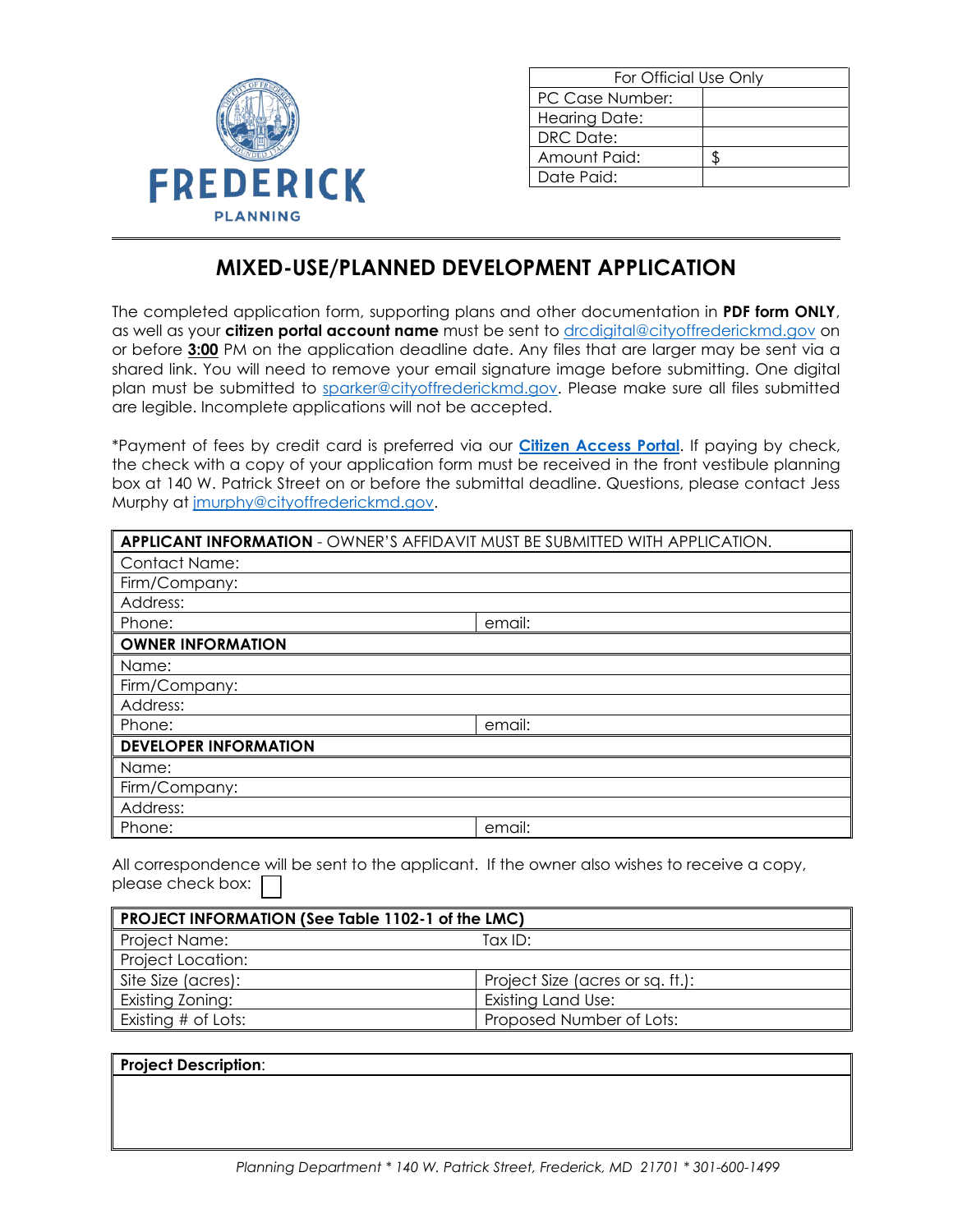## **FOREST CONSERVATION INFORMATION**

*Please answer the following yes or no questions (provide additional information where requested):*

1. This project is exempt from Forest Conservation requirements per Section 721 (7) of the LMC?

(Please indicate if an exemption request has been submitted, and approval date if already approved.)

2. This project is not exempt from Forest Conservation requirements and the appropriate Forest Conservation Plan has been submitted.

(Please indicate FC - Case Number & approval date if already approved.)

## **FLOODPLAIN & WETLANDS INFORMATION**

*Please answer the following yes or no questions (provide additional information where requested):*

- 1. Does the lot contain any non-tidal wetlands? \*Note source of the information.
- 2. If yes, will there be any wetland disturbance?
- 3. Does the lot contain any 100-year floodplain areas? \*\* Note source of the information.
- 4. If yes, will there be any floodplain disturbance?

5. Has a floodplain permit application been submitted to MDE? Note Application No.

| <b>FEES</b>                                                                                     |                 |                                                                                      |                                    |                                     |                  |
|-------------------------------------------------------------------------------------------------|-----------------|--------------------------------------------------------------------------------------|------------------------------------|-------------------------------------|------------------|
| <b>Type of Review</b>                                                                           | <b>Base Fee</b> | Fee per Acre &<br>Unit                                                               | Number of<br><b>Units or acres</b> | <b>Total Unit</b><br>or Acre<br>Fee | <b>Total Fee</b> |
| PND/MXE/Master Plan<br>(Greater than 25 acres)<br>Nonresidential portion<br>Residential portion | \$3,500.00      | +\$20.00/acre<br>+\$20.00/unit                                                       |                                    |                                     |                  |
| Master Plan<br>(Less than 25 acres)<br>Nonresidential portion<br>Residential portion            | \$1,500.00      | +\$20.00/acre<br>+\$20.00/unit                                                       |                                    |                                     |                  |
| <b>Master Plan Revisions</b><br>Nonresidential portion<br>Residential portion                   | \$1,500.00      | +\$10.00/acre<br>of changed<br>area only<br>+\$10.00/unit<br>of changed<br>area only |                                    |                                     |                  |
| Mixed-Use Employment<br>(MXE)<br>Phase I: Concept Plan<br>Phase                                 | \$3,200.00      | +\$20.00 acre                                                                        |                                    |                                     |                  |
| Phase II: Execution Phase                                                                       | \$1,700.00      | $+ $20.00$ acre                                                                      |                                    |                                     |                  |
| <b>MXE Concept Plan</b><br>Revision<br>P.C. and M&B<br>approval required                        | \$1,500.00      | +\$10.00/acre of<br>changed area<br>only                                             |                                    |                                     |                  |
| P.C. approval only<br>required                                                                  | \$800.00        | +\$10.00/acre of<br>changed area<br>only                                             |                                    |                                     |                  |